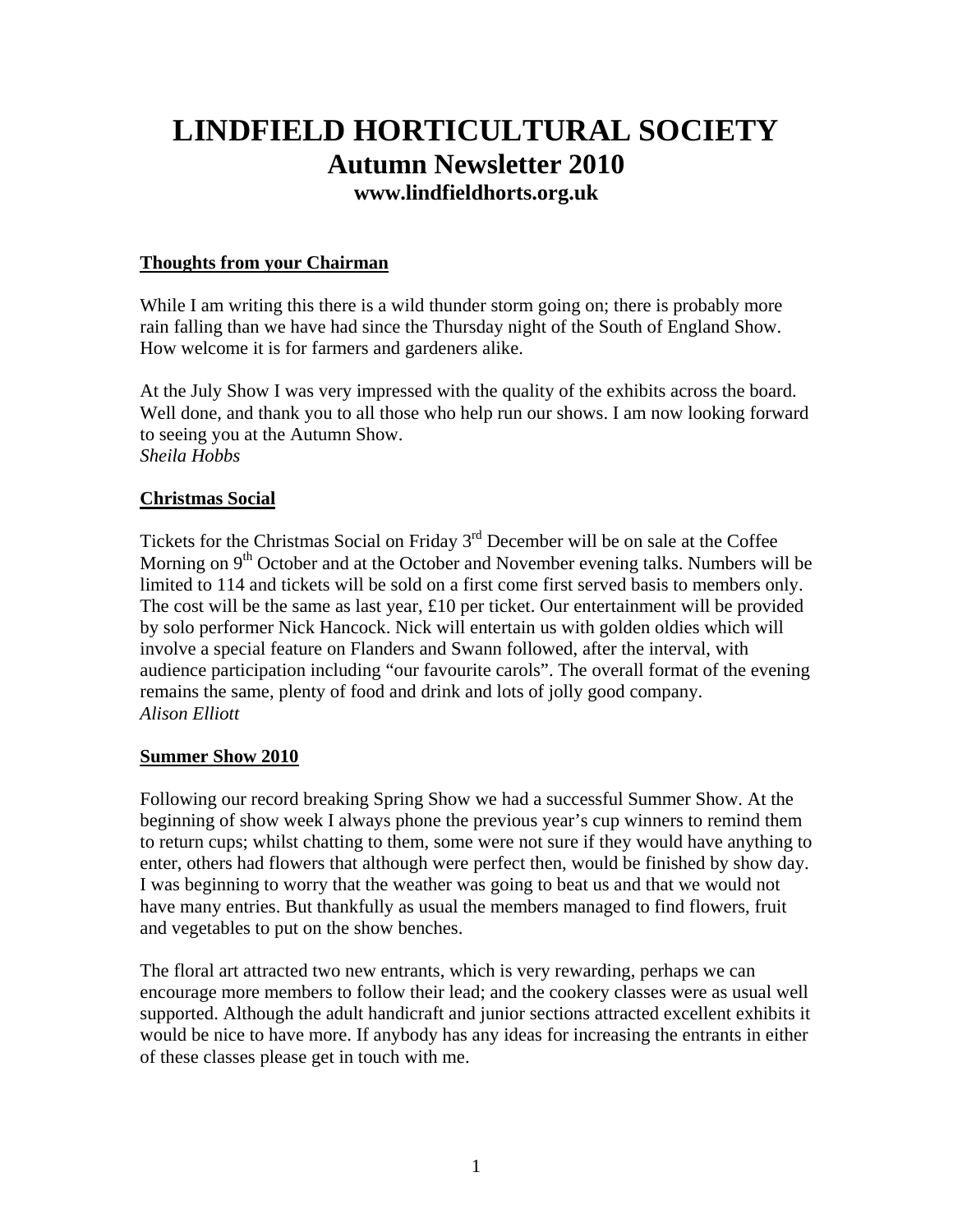Thank you once again to all those members who support the shows. To the members who are still thinking about entering – go for it. Let us hope the weather is kind to us and that we will have a bumper Autumn Show. See you there.

#### *Results*

| The Lemmey Cup                                 |
|------------------------------------------------|
| The Savill Cup                                 |
| RHS's Banksian Medal                           |
| The Filmer Cup                                 |
| The Fruit Cup                                  |
| The Thornbery Trophy                           |
| Kieron James Toys Shield                       |
| <b>Heart and Soul Shield</b>                   |
| The Blue Riband of the British Fuchsia Society |
| The Askew Cup                                  |
| The Don Booker Fuchsia Cup                     |
| The Gilbert Cup                                |
| The President's Cup                            |

*Best in Show* Vegetable Richard Hilson Pot Plant Michael Figg Flower Pat Pickworth *Pat Whetstone* 

Ann Higgins Tim Richardson Ian Cooper Pat Pickworth **Ian Cooper** Pat Pickworth Emily Sutlow Katherine Cameron Rita Pickett Tim Richardson Rita Pickett Sally McBirney Tim Richardson

Cookery Margaret Wells Handicraft Andrew Harding

#### **Questions**

I'd like to thank everyone who answered my questions during the Summer Show. I had intended to write an article for Lindfield Life based on your responses. However, they were mostly so complimentary that it would not have been appropriate for the Society to include them in its own article in the magazine; it would be too much like blowing our own trumpet! I will however pass on to the committee the comments that were made. It was good to see everyone having an enjoyable afternoon. Do speak to any of the committee if you have ideas on how to improve the shows for exhibitors or nonexhibitors.

*Rosemary Humphreys* 

#### **Autumn Show 2010**

This will be held on Saturday  $11<sup>th</sup>$  September 2010 in the King Edward Hall. It is the Society's most prestigious show of the year and will be a magnificent display of locally grown flowers, fruit, vegetables, floral art and children's exhibits. The show will be open to the public from 2.00pm and tea, coffee and delicious homemade cakes will be available together with a selection of plants. The awards will be presented at 5pm and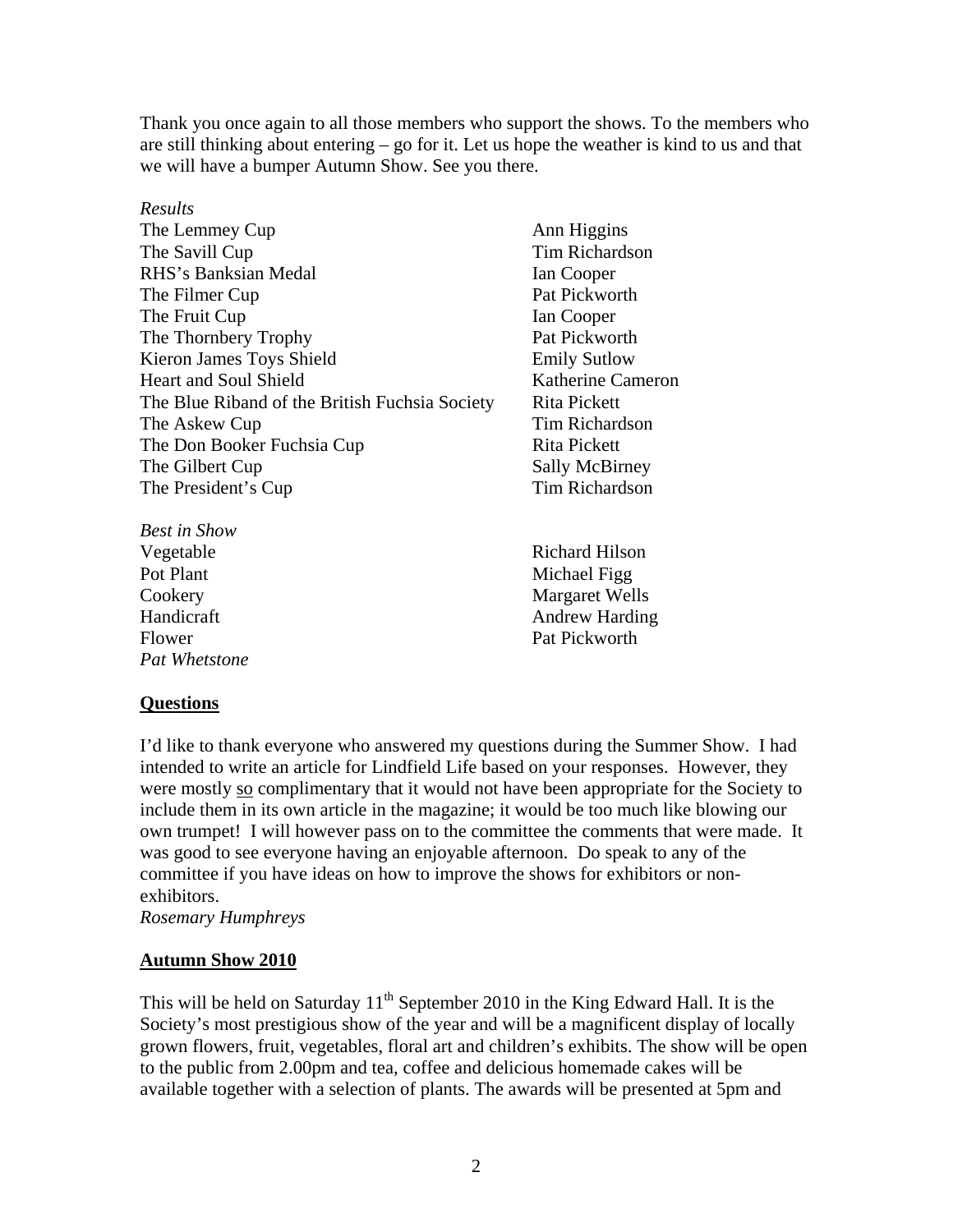will include the annual trophies for the most points obtained over all three shows and at the conclusion be followed by the raffle and an auction of any donated exhibits.

Exhibitors are reminded that written entries should be delivered to 25 Eastern Road, Clough's in Sunte Avenue or to Abbots Pharmacy in the High Street by 10pm on Wednesday 8<sup>th</sup> September. Entries can also be made by email to: [whets25@tinyworld.co.uk](mailto:whets25@tinyworld.co.uk) up to 1pm on Thursday  $10^{th}$ . Exhibits may be staged between 7pm and 9pm on the Friday or between 8am and 10.30am on the Saturday. It is exhibitors' responsibility to collect any prize money from the Treasurer between 3.30 and 4.30pm on the day of the show and no exhibit may be removed from the show bench until 4.45pm. *Michael Elliott* 

## **Membership**

Membership fees for the New Year are due on the  $1<sup>st</sup>$  October at a cost of £5 per individual member and £8 for a couple living at the same address. Renewals can be made at the Autumn Show on the  $11<sup>th</sup>$  September and at any of our events after that date. Renewals can also be made by post to our Membership Secretary: Mrs Joyce Gladwell, 7 Brookway, Lindfield RH16 2BW - but please remember to add an additional 75p for postage and packing.

*Committee* 

## **Society's Website**

The Society wishes to express its appreciation for the work done by Tim Richardson in maintaining the Society's website. This is regularly updated and is well worth a visit. All members who are on email have the opportunity to have their newsletters sent to them on the day it is published. Just go to www.lindfieldhorts.org.uk and click on 'email us' on the shed door and ask for your newsletter to be emailed. *Committee* 

## **Special Spring Show 2011 Daffodil Competition**

Following the success of the 'Pink Silk' daffodil competition at this year's Spring Show, the committee has decided that the special members' class for the Spring Show 2011 will be:

"One stem of 'Avalanche' from a bulb purchased from Lindfield Horticultural Society exhibited in a vase provided by the Society*."* 

Avalanche is a Division 8 tazetta multi-headed daffodil, which can have up to twenty white and yellow highly scented flowers on one stem. It is best grown in pots. The bulbs will be on sale for £1 per bulb (to members only) at the Autumn Show. Sales will be initially limited to a maximum of three per member's household. A handout with growing hints will be available when purchasing the bulbs. As this is a special competition (with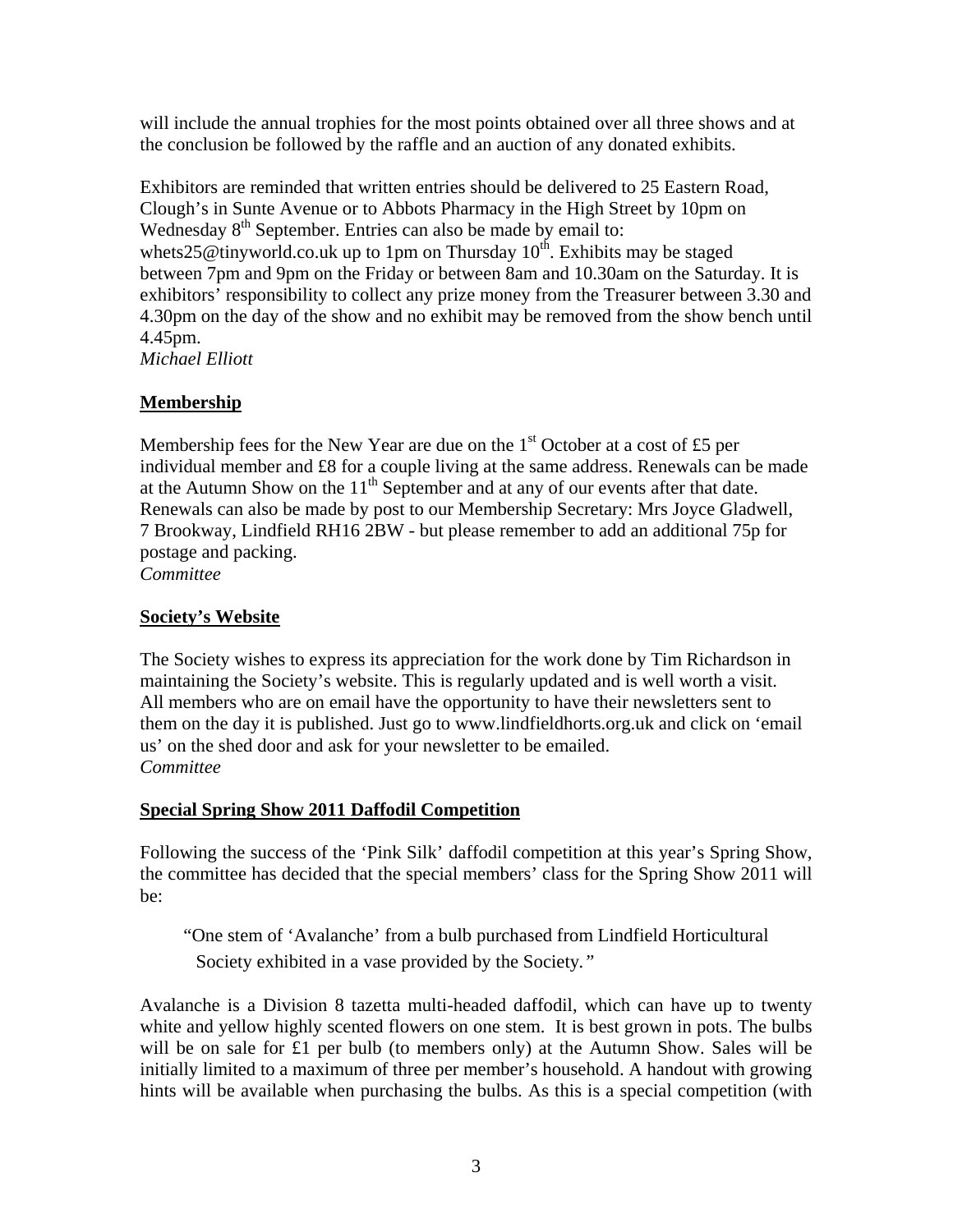prizes to be announced later) this class will not count towards any other awards shown in the show schedule.

We would like to thank our Show Superintendant Richard Hilson for his help in researching and organising this project. *Committee* 

## **The Talks Programme**

Many thanks to Wendy Dumbleton for organising our talk's programme, which recommences in October. The following Wednesday dates should be entered in your diary:

*2010* 

13th October – Late Summer Flowers – Marina Christopher  $10^{th}$  November – A Nurseryman's Lot – Graham Gough *2011*   $12<sup>th</sup>$  January – Vegetables and Vegetable Growing-Paul Templeton  $9<sup>th</sup>$  February - Kitchen Gardens with Flowers and Natural Structures – Beata Burke  $9<sup>th</sup> March – Demonstration of Floral Art – Bob Tunks$  $13<sup>th</sup>$  April – Spring and Seasonal Colour – Steven Rapkyns  $11<sup>th</sup>$  May – Roses Now and Then – Sally Cole  $12<sup>th</sup> October – Unusual Winter Plants – Bob Brown$  $9<sup>th</sup>$  November – Designing with Plants – Annie Guilfoyle

Admission remains at 50p for members and £1 for guests and everybody is welcome. However the talk by Graham Gough on the  $10<sup>th</sup>$  November 2010 and Bob Brown on the  $12<sup>th</sup>$  October 2011 will be special meetings by ticket only, the price for which will be £1 for members and £2 for guests.

**Don't forget the AGM on the 10<sup>th</sup> November 2010 at 7.30pm, which usually lasts half hour, prior to the talk by Graham Gough. Members are asked to make every effort to attend the AGM, it is your best chance to air your views and make suggestions for the improvement of the Society. The committee seems to shrink in size every year and we are now very keen to have some new blood, so if you think you could find some time to help, please have a chat with one of the Society's officers.** 

The tickets for the Graham Gough talk will be on sale at the Autumn Show and subsequent events. *Committee* 

#### **Garden Pride Discount Scheme**

As members will be aware they receive a 10% discount at Garden Pride, Ditchling whereas the general public only gets 5% when using the Garden Pride loyalty card.